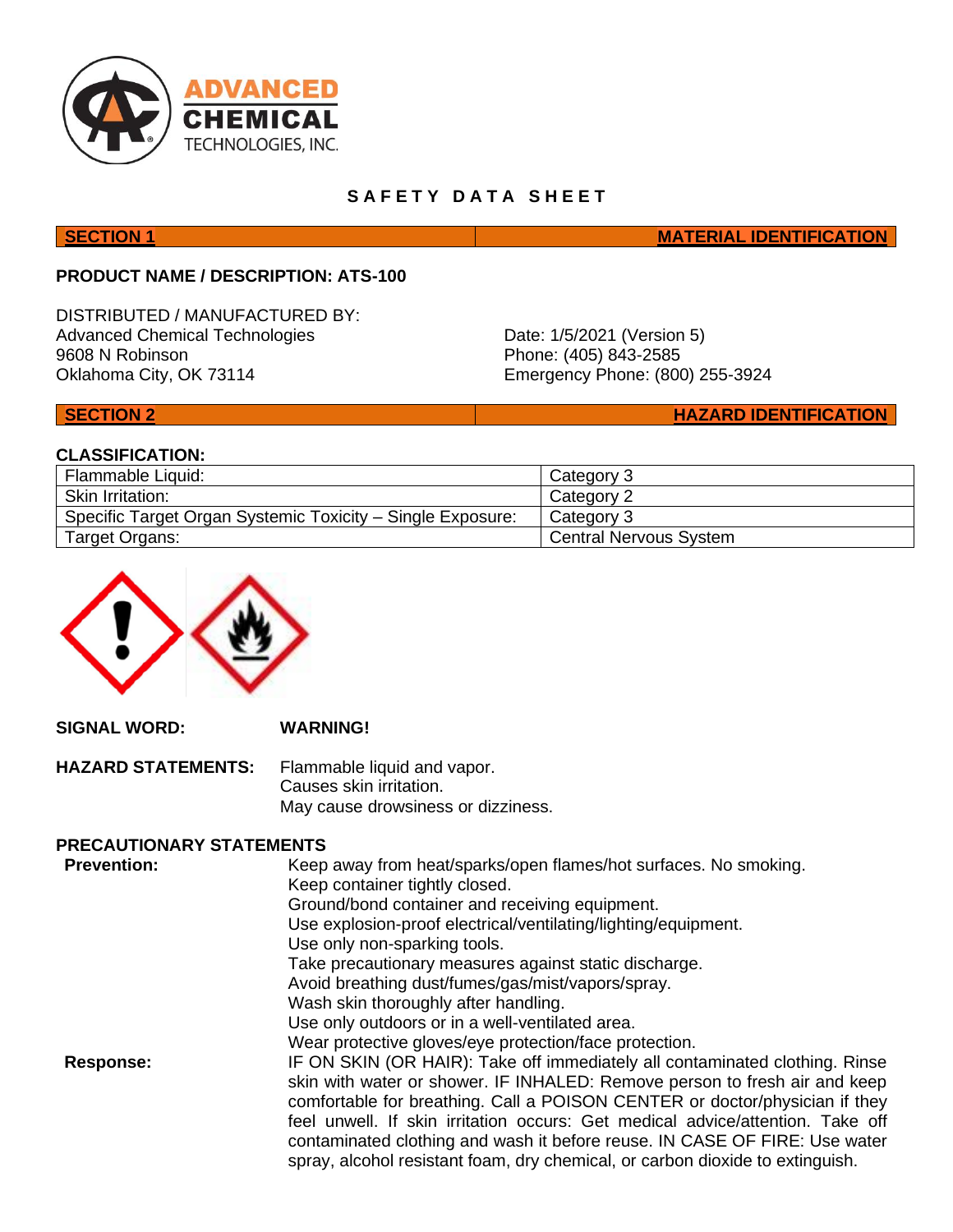**Storage:** Store in a well-ventilated place. Keep container tightly closed. Keep cool. Store locked up. **Disposal:** Dispose of contents/container to an approved waste disposal plant.

**Hazard(s) not otherwise classified (HNOC):**

# **SECTION 3 HEALTH HAZARDS**

**Substance name:** Isobutyl trimethoxysilane **CAS No.:** 18395-30-7 **Chemical nature:** Alkoxysilane

None.

### **Hazardous ingredients:**

| <b>Chemical</b><br>name        | $\ddot{\phantom{1}}$<br><b>No</b> | <b>Concentration%</b> |
|--------------------------------|-----------------------------------|-----------------------|
| Isobutvl<br>l trimethoxvsilane | $\sim$ $\sim$<br>1305-<br>ა∪∹     | 100<br>$>= 90$<br>--  |

### **SECTION 4 FIRST AID MEASURES**

**General Information:** Take off contaminated clothing immediately. **Inhalation:** If aerosol or mists are formed: Move person to fresh air. In case of persistent discomfort: Consult a doctor immediately. **Skin Contact:** Wash off immediately with plenty of water. Consult a doctor in the event of permanent skin irritation. **Eye contact:** Keeping eyelid open, immediately rinse for at least 5 minutes using plenty of water or, if necessary, eye rinsing solution. In case of persistent discomfort, consult an ophthalmologist. **Ingestion:** Have the mouth rinsed with water. Call a physician immediately. **Personal Protection for First Aid Responders:** As in any fire, wear self-contained positive pressure breathing apparatus, (MSHA/NIOSH approved or equivalent) and full protective gear. **Most important symptoms/effects, acute and delayed Symptoms:** If large amount of substance is absorbed, liberation of reaction product (methanol) can lead to symptoms of poisoning. Possible signs of poisoning include daze, dizziness, nausea, colicky abdominal pain, or respiratory disturbance. Symptoms of increasing intoxication include dysopia or loss of eyesight. Treatment may include immediate gastric lavage, antidote treatment or correction of acid-base balance. Detection of the substance (methanol) is possible in blood. Evidence shows that the treatment of ethanol absorption is enhanced through the administration of ethanol, which should be given to produce a blood level of at lease 0.1%. Ethanol diminishes the production of toxic metabolites of methanol. Obtain treatment of allergic reaction if necessary.

**Hazards:** No data available

**Indication of immediate medical attention and special treatment needed:**

**Treatment:** None known.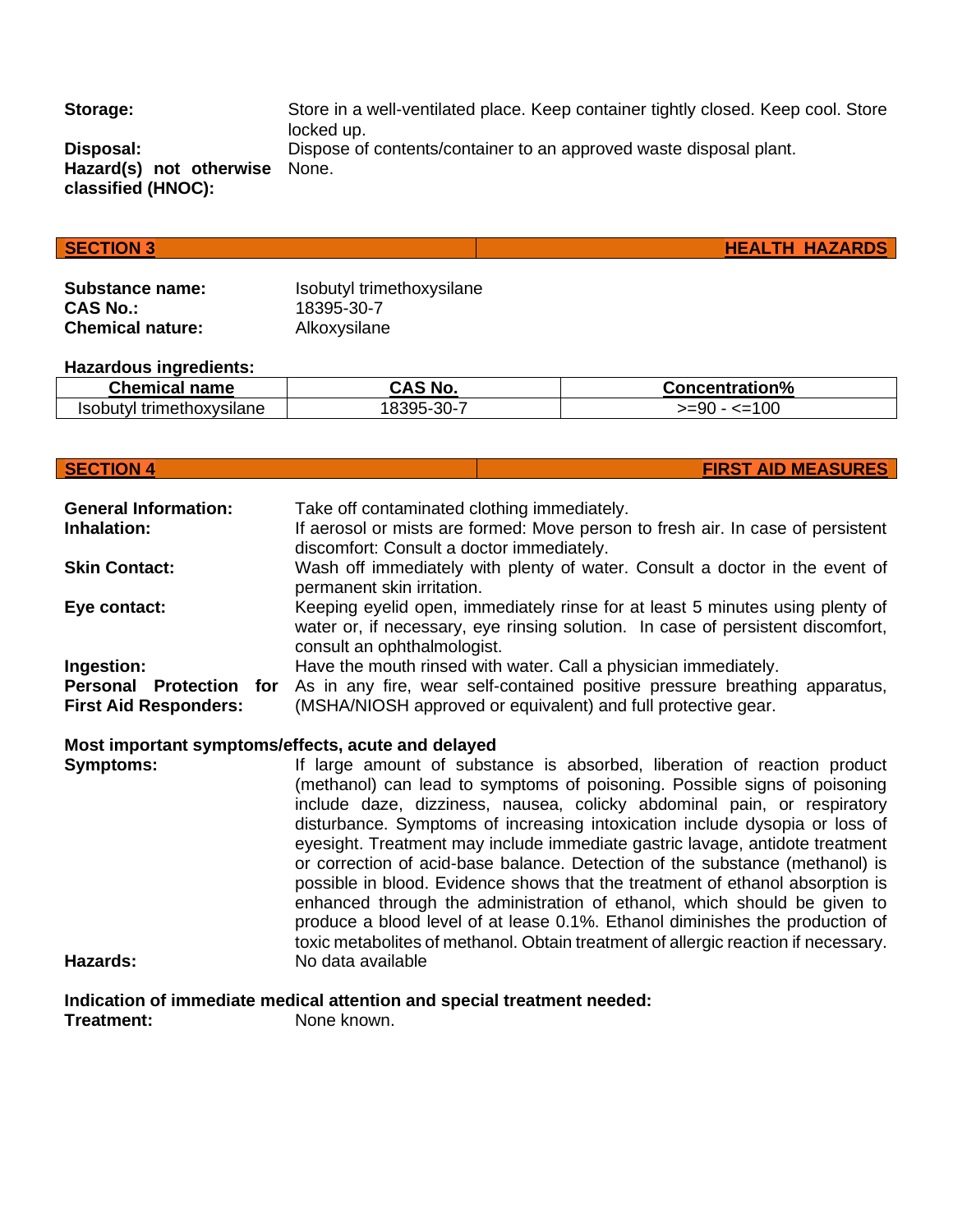| <b>SECTION 5</b>                                                                                                                                      | <b>FIRE FIGHTING MEASURES</b>                                                                                                                                                                                                                                                                                                                                                                                                                                                                                                     |
|-------------------------------------------------------------------------------------------------------------------------------------------------------|-----------------------------------------------------------------------------------------------------------------------------------------------------------------------------------------------------------------------------------------------------------------------------------------------------------------------------------------------------------------------------------------------------------------------------------------------------------------------------------------------------------------------------------|
| Suitable (and unsuitable) extinguishing media:<br><b>Suitable Extinguishing</b><br>Media:                                                             | Water spray, foam, dry powder, or carbon dioxide.                                                                                                                                                                                                                                                                                                                                                                                                                                                                                 |
| <b>Unsuitable Extinguishing</b>                                                                                                                       | Water. High Volume Water Jet.                                                                                                                                                                                                                                                                                                                                                                                                                                                                                                     |
| Media:<br><b>Specific hazards arising</b><br>from the chemical:                                                                                       | Standard procedure for chemical fires. Combustible liquid. Vapors can travel<br>to a source of ignition and flash back. Explosive mixtures may occur at<br>temperatures at or above the flashpoint.                                                                                                                                                                                                                                                                                                                               |
| <b>Special firefighting</b><br>procedures:                                                                                                            | Special protective equipment and precautions for firefighters:<br>Water used to extinguish fire should not enter drainage systems, soil or<br>stretches of water. Ensure there are sufficient retaining facilities for water used<br>to extinguish fire. Fire residues and contaminated fire extinguishing water must<br>be disposed of in accordance with local regulations. Containers can build up<br>pressure if exposed to heat (fire). Cool with water spray.                                                               |
| <b>Special protective</b><br>equipment for<br>firefighters:                                                                                           | As in any fire, wear self-contained positive pressure breathing apparatus,<br>(MSHA/NIOSH approved or equivalent) and full protective gear.                                                                                                                                                                                                                                                                                                                                                                                       |
| <b>SECTION 6</b>                                                                                                                                      | <b>ACCIDENTAL RELEASE MEASURES</b>                                                                                                                                                                                                                                                                                                                                                                                                                                                                                                |
| <b>Personal precautions,</b><br>protective equipment,<br>and emergency<br>procedures:                                                                 | Keep away from heat and sources of ignition.                                                                                                                                                                                                                                                                                                                                                                                                                                                                                      |
| <b>Accidental release</b><br>measures:<br><b>Methods and materials</b><br>for containment and<br>cleaning up:<br><b>Environmental</b><br>precautions: | Remove sources of ignition and ventilate area. Runoff may create fire or<br>explosion hazard in sewer. Assure sufficient ventilation.<br>Contain spillage, and then collect with non-combustible absorbent material,<br>(e.g., sand, earth, diatomaceous earth, vermiculite) and place in container for<br>disposal according to local/national regulations (see section 13).<br>Obey relevant local, state, provincial and federal laws, and regulations. Do not<br>contaminate any lakes, streams, ponds, groundwater, or soil. |
| <b>SECTION 7</b>                                                                                                                                      | <b>HANDLING AND STORAGE</b>                                                                                                                                                                                                                                                                                                                                                                                                                                                                                                       |
| <b>Handling</b><br><b>Technical measures</b><br>(e.g., Local, and general<br>ventilation):<br>Safe handling advice:                                   | Use this product preferably in a closed system, or use process enclosures,<br>local exhaust ventilation or other engineering controls to minimize airborne<br>exposure.<br>Wear personal protective equipment; see section 8. Vapors may spread long<br>distances and travel to areas away from the work site before igniting or flashing                                                                                                                                                                                         |
| <b>Contact avoidance</b><br>measures:<br><b>Hygiene measures:</b>                                                                                     | back to the vapor source. Keep away from heat, sparks, flames, and other<br>sources of ignition. Keep container tightly closed. Use only with adequate<br>ventilation.<br>No data available.<br>Avoid contact with skin, eyes, and clothing. Do not inhale vapors or aerosols.<br>Do not eat, drink, or smoke when using this product. Remove contaminated or                                                                                                                                                                     |
| Storage:<br>Safe storage conditions:                                                                                                                  | saturated clothing.<br>Take precautionary measures against static charges, keep away from sources<br>of ignition. Explosion protection equipment required. Danger of explosion from                                                                                                                                                                                                                                                                                                                                               |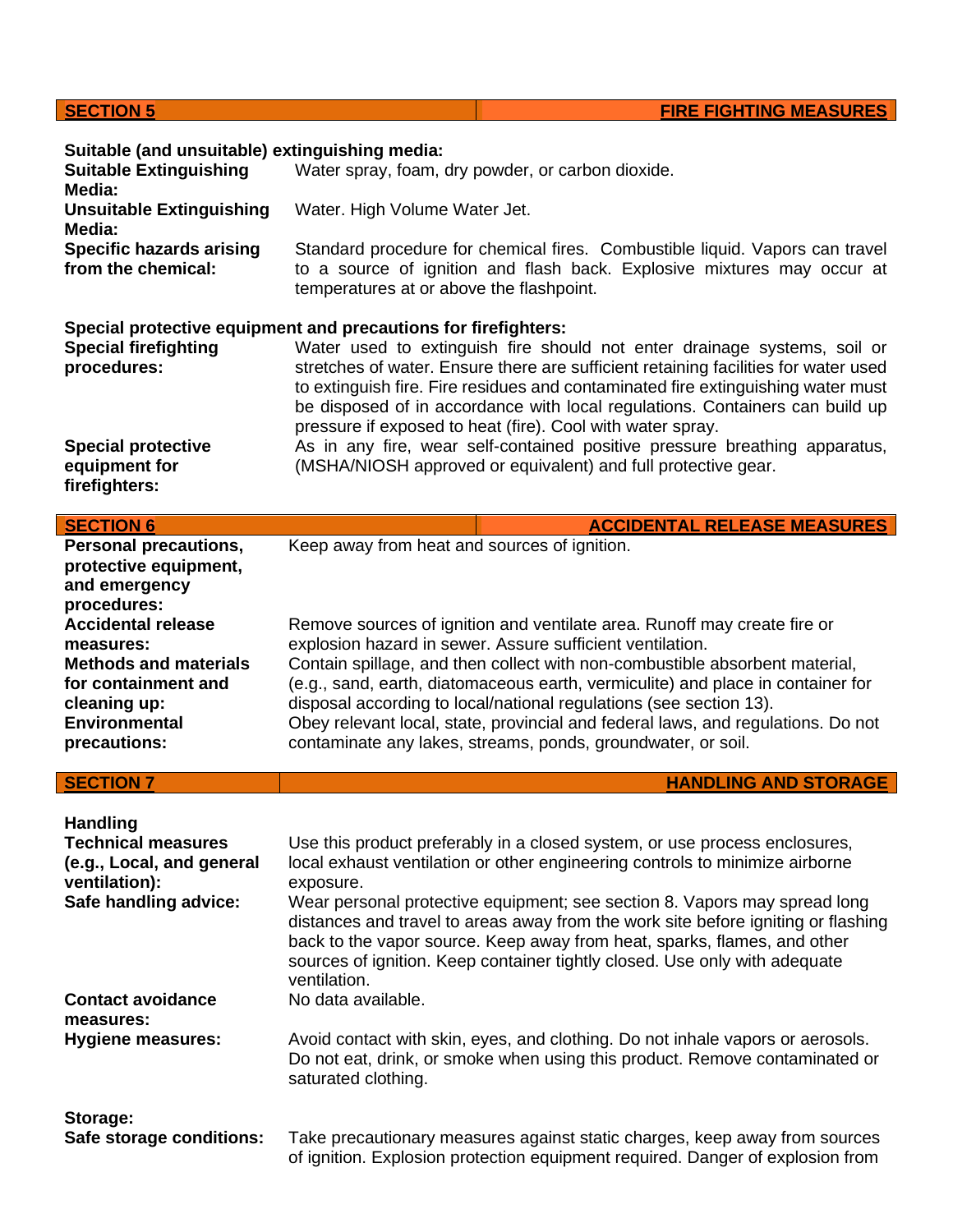| Safe packaging<br>materials:                                                                                                             | residual product fumes; therefore, avoid spark production through cutting,<br>grinding, or welding work in the area of the container. When repairs of the<br>production system are to ne made, (e.g. welding work), the section to be<br>repaired must be essentially free of the product. This material may have low<br>electrical conductivity and therefore may accumulate dangerous levels of static<br>electricity. An ignitable vapor-air mixture can form inside storage tanks. The<br>user must be sure to dissipate static charge by careful bonding and grounding<br>of all equipment and personnel involved in fluid transfer with continuity checks<br>to prove effectiveness. Additional precautions against fire and explosion are<br>the use of inert gas to purge vapor space; dip-pipes while filling vessels,<br>especially lined vessels; grounded tank level floats; reduced flow velocity; self-<br>closing valves on transfer lines and flame arrestors in vent lines. Additional<br>guidance on fire and explosion protection may be found in various consensus<br>standards, including NFPA 30, 69 and 77 and API 2003 as well as OSHA<br>regulation 29CFR1910.106. Keep containers tightly closed in a cool, well-<br>ventilated place, Protect from moisture. Residual vapors might explode on<br>ignition; do not apply heat, cut, drill, grind, or weld on or near this container.<br>No data available. |
|------------------------------------------------------------------------------------------------------------------------------------------|--------------------------------------------------------------------------------------------------------------------------------------------------------------------------------------------------------------------------------------------------------------------------------------------------------------------------------------------------------------------------------------------------------------------------------------------------------------------------------------------------------------------------------------------------------------------------------------------------------------------------------------------------------------------------------------------------------------------------------------------------------------------------------------------------------------------------------------------------------------------------------------------------------------------------------------------------------------------------------------------------------------------------------------------------------------------------------------------------------------------------------------------------------------------------------------------------------------------------------------------------------------------------------------------------------------------------------------------------------------------------------------------------------------------------------------|
| <b>SECTION 8</b>                                                                                                                         | <b>PERSONAL PROTECTION / EXPOSURE CONTROLS</b>                                                                                                                                                                                                                                                                                                                                                                                                                                                                                                                                                                                                                                                                                                                                                                                                                                                                                                                                                                                                                                                                                                                                                                                                                                                                                                                                                                                       |
| <b>Control Parameters:</b><br><b>Occupational</b><br><b>Exposure</b><br>limits:<br>Appropriate<br><b>Engineering</b><br><b>Controls:</b> | None of the components have assigned exposure limits. Hazardous<br>components without workplace parameters.<br>Use this product preferably in a closed system, or use process enclosures, local<br>exhaust ventilation or other engineering controls to minimize airborne<br>exposure.                                                                                                                                                                                                                                                                                                                                                                                                                                                                                                                                                                                                                                                                                                                                                                                                                                                                                                                                                                                                                                                                                                                                               |
| Eye / face protection:<br><b>Skin Protection:</b>                                                                                        | Individual protection measures, such as personal protection equipment<br>Use chemical splash goggles or face shield.                                                                                                                                                                                                                                                                                                                                                                                                                                                                                                                                                                                                                                                                                                                                                                                                                                                                                                                                                                                                                                                                                                                                                                                                                                                                                                                 |
| Hand protection:                                                                                                                         | Material: Nitrile rubber/Nitrile latex (NBR)<br>Break-through time: $>$ = 480 minutes<br>Material: Fluorinated rubber (FKM)<br>Break-through time: $>$ = 480 minutes<br>Guideline: Source: GESTIS substance database (hazardous substance<br>information system of commercial professional associations)<br>Additional information: The above-mentioned hand protection is based on<br>knowledge of the chemistry and anticipated uses of this product, but it may not<br>be appropriate for all workplaces. A hazard assessment should be conducted<br>prior to use to ensure suitability of gloves for specific work environments and<br>processes prior to use.<br>Use impermeable gloves.                                                                                                                                                                                                                                                                                                                                                                                                                                                                                                                                                                                                                                                                                                                                        |
| <b>Skin and Body Protection:</b>                                                                                                         | A safety shower and eye wash station should be readily available. To identify<br>additional Personal Protection Equipment (PPE) requirements, it is<br>recommended that a hazard assessment in accordance with the OSHA PPE<br>Standard (29CFR1910.132) be conducted before use of this product.                                                                                                                                                                                                                                                                                                                                                                                                                                                                                                                                                                                                                                                                                                                                                                                                                                                                                                                                                                                                                                                                                                                                     |
| <b>Respiratory Protection:</b>                                                                                                           | A respiratory protection program that meets OSHA 1910.134 and ANSI Z88.2<br>or applicable federal/provincial requirements must be followed whenever<br>workplace conditions warrant respirator use. NIOSH's "Respirator Decision<br>Logic" may be useful in determining the suitability of various types of<br>respirators.                                                                                                                                                                                                                                                                                                                                                                                                                                                                                                                                                                                                                                                                                                                                                                                                                                                                                                                                                                                                                                                                                                          |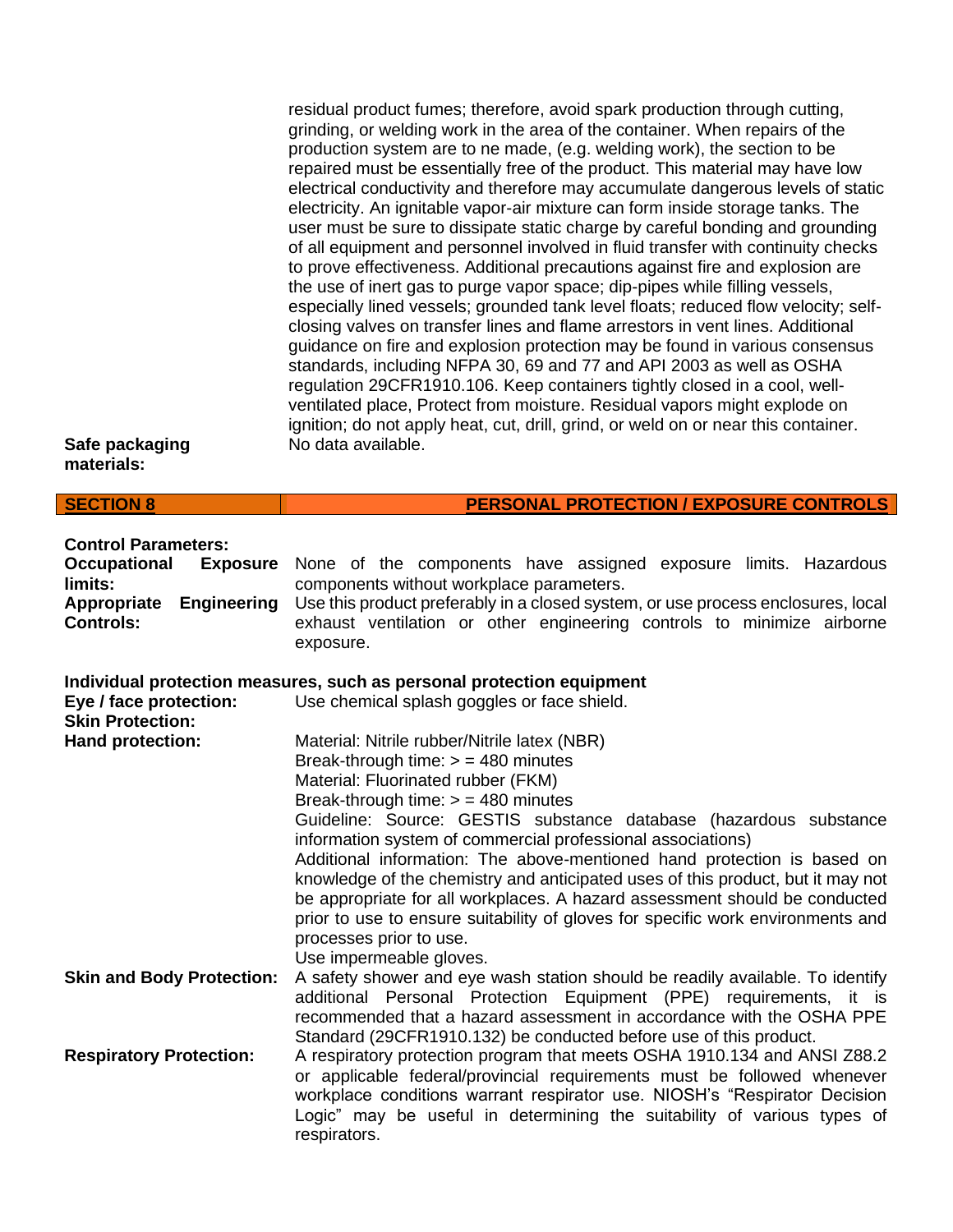**Hygiene Measures:** Avoid contact with skin, eyes, and clothing. Do not inhale vapors or aerosols. Do not drink, eat, or smoke when using this product. Remove contaminated or saturated clothing.

### **SECTION 9 PHYSICAL AND CHEMICAL PROPERTIES**

Appearance: Liquid **Color:** Colorless **Odor:** Fruity **Odor Threshold:** No data available **pH:**  $\blacksquare$ **Freezing Point:**  $\leftarrow$  -180 °C (OECD TG 102) **Boiling Point:** 150 °C (1,013 hPa) (DIN 51 751) **Flash Point:** 39 °C (DIN EN ISO 13736) **Evaporation Rate:** No data available **Flammability (solid, gas):** Not applicable **Upper Explosion Limit (UEL):** No data available Lower Explosion Limit (LEL): No data available **Vapor Pressure:** Approx. 3 hPa (20 °C) **Vapor density (air=1)** No data available **Density:** 0.93 g/cm3 (20 °C) (DIN 51757)<br> **Solubility(ies) - Water solubility:** Not miscible. Decomposition by **Solubility(ies) – Other** No data available **Partition Coefficient: n-octanol/water** 2.1 (QSAR)<br> **Auto ignition Temperature:** 267 °C (ASTM E 659) **Auto ignition Temperature: Decomposition Temperature:** No data available **Viscosity, kinematic:** No data available **Viscosity, dynamic:** 0.8 mPa.s (20 °C, DIN 53 015) **Oxidizing properties:** No data available **Minimum ignition temperature:** No data available

Not miscible. Decomposition by hydrolysis **Explosive properties:** Vapors can form explosive mixtures with air. Not explosive.

**Possibility of hazardous reactions:** Reacts with water.

**Incompatible materials:** Water. Atmospheric humidity.

**Reactivity:** No dangerous reaction known under normal conditions of use. **Chemical stability:** Stable under recommended storage conditions. **Conditions to avoid:** Vapors can form explosive mixtures with air. Keep away from heat and sources of ignition. Hazardous decomposition products: Methanol in case of hydrolysis. Alcohol formed by hydrolysis lowers the flashpoint of this product.

### **SECTION 11 TOXICOLOGICAL PROPERTIES**

**Information on likely routes of exposure: Inhalation:** No data available. **Skin contact:** No data available. **Ingestion:** No data available.

**Eye Contact:** No data available.

**Symptoms related to the physical, chemical and toxicological characteristics:**

# **SECTION 10 STABILITY AND REACTIVITY**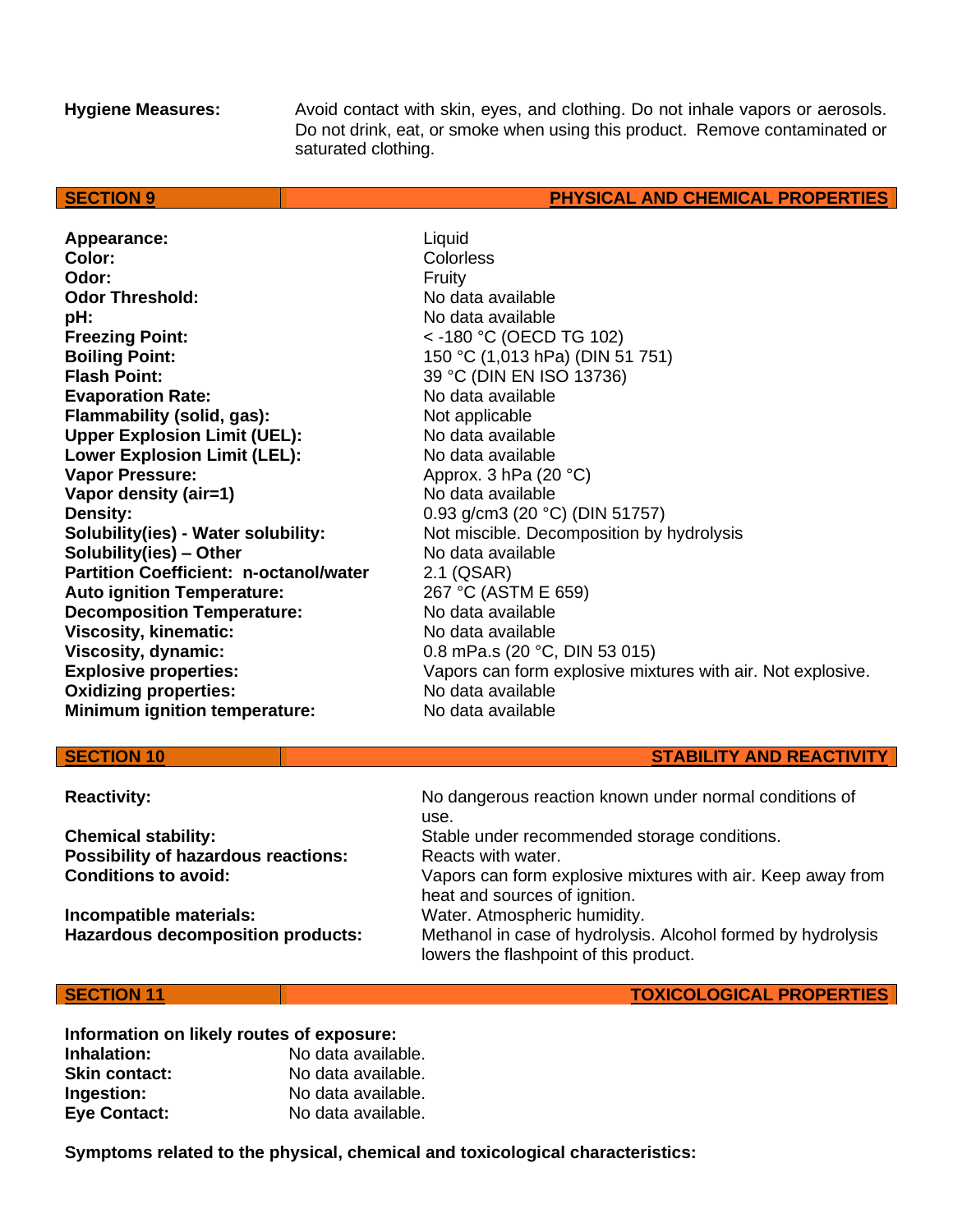| Inhalation:          | No data available. |
|----------------------|--------------------|
| <b>Skin Contact:</b> | No data available. |
| Eye contact:         | No data available. |
| Ingestion:           | No data available. |

**Information on toxicological effects: Acute toxicity (list all possible routes of exposure)**

| Oral product:                                             | LD50 (rat): $> 2,000$ mg/kg                                                  |  |
|-----------------------------------------------------------|------------------------------------------------------------------------------|--|
| <b>Dermal product:</b>                                    | No data available.                                                           |  |
| <b>Inhalation product:</b>                                | LC50 (rat): 11 mg/l Dusts, mists, fumes                                      |  |
| <b>Repeated dose toxicity</b>                             | NOAEL (rat, oral): $> = 1,000$ mg/kg tested substance: Structurally similar  |  |
| product:                                                  | substance                                                                    |  |
|                                                           | NOAEC (rat, inhalation – vapor): $>$ = 2540 mg/m <sup>3</sup>                |  |
| <b>Skin corrosion/irritation</b>                          | Skin irritation OECD Test Guideline 404 (rabbit): Skin irritation            |  |
| product:                                                  |                                                                              |  |
| Serious eye damage/eye                                    | Not irritating. Rabbit: Not irritating                                       |  |
| irritation product:                                       |                                                                              |  |
| <b>Respiratory or skin</b>                                | Buehler Test, OECD Test Guideline 406 (Guinea Pig): Not a skin sensitizer    |  |
| sensitization product:                                    |                                                                              |  |
| <b>Carcinogenicity Product:</b>                           | Contains no carcinogenic substances as defined by NTP, IARC and/or OSHA.     |  |
|                                                           | IARC Monographs on the Evaluation of Carcinogenic Risks to Humans:           |  |
|                                                           | No carcinogens present or none present in regulated quantities               |  |
|                                                           | US. National Toxicology Program (NTP) Report on Carcinogens:                 |  |
|                                                           | No carcinogens present or none present in regulated quantities               |  |
|                                                           | US. OSHA Specifically Regulated Substances (29 CFR 1910.1001-1050):          |  |
|                                                           | No carcinogens present or none present in regulated quantities               |  |
| <b>Germ Cell Mutagenicity</b>                             |                                                                              |  |
| In vitro                                                  |                                                                              |  |
| <b>Product:</b>                                           | Ames test (OECD TG 471): negative                                            |  |
|                                                           | Chromosomal aberration (OEDCD TG 473): negative tested substance:            |  |
|                                                           | Structurally similar substance                                               |  |
|                                                           | Gene Mutation (OECD TF 476): negative tested substance: Structurally similar |  |
|                                                           | substance                                                                    |  |
| In vitro                                                  |                                                                              |  |
| <b>Product:</b>                                           | Micronucleus test (OECD TG 474) Oral (Mouse): negative tested substance:     |  |
|                                                           | Structurally similar substance                                               |  |
| <b>Reproductive toxicity</b>                              |                                                                              |  |
| <b>Product:</b>                                           | No data available.                                                           |  |
| <b>Specific Target Organ Toxicity - Single Exposure</b>   |                                                                              |  |
| <b>Product:</b>                                           | Narcotic effect.                                                             |  |
| <b>Specific Target Organ Toxicity - Repeated Exposure</b> |                                                                              |  |
| <b>Product:</b>                                           | No evidence for hazardous properties                                         |  |
|                                                           | Aspiration Hazard Product: No evidence of aspiration toxicity                |  |
| <b>Other Effects:</b>                                     | No data available                                                            |  |
|                                                           |                                                                              |  |

**SECTION 12 ECOLOGICAL INFORMATION** 

**Ecotoxicity: Acute hazards to the aquatic environment:**

| <b>Fish Product:</b>                  | LC 50 (Brachydanio rerio, 96 h): $> 100$ mg/l |
|---------------------------------------|-----------------------------------------------|
| <b>Aquatic Invertebrates Product:</b> | EC 50 (Daphina magna, 48 h): $> 865$ mg/l     |

**Chronic hazards to the aquatic environment:**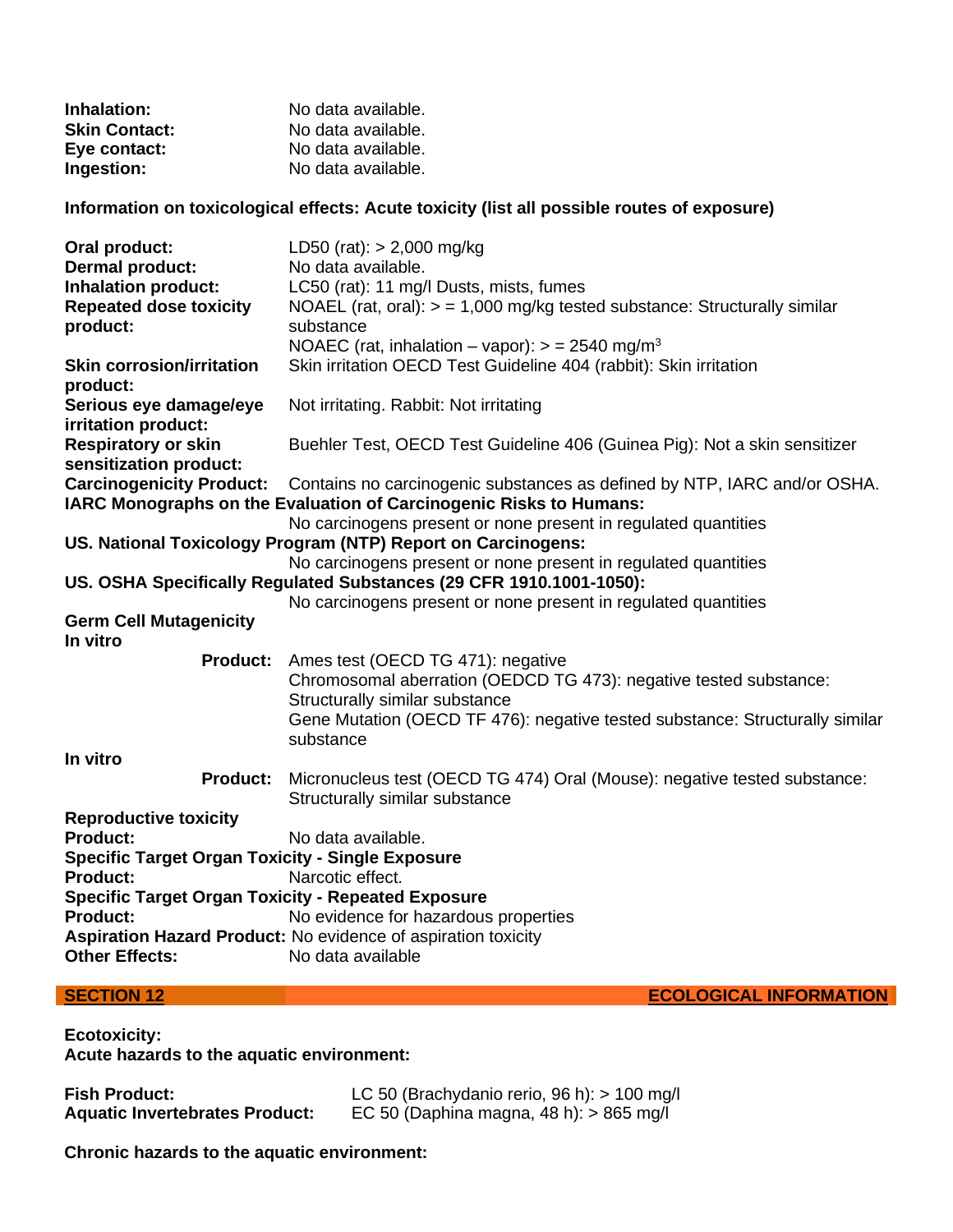| <b>Fish Product:</b><br><b>Aquatic Invertebrates Product:</b><br><b>Toxicity to Aquatic Plants</b><br>Product: | No data available.<br>No data available.<br>EC 50 (Desmodesmus subspicatus (green algae), 72 h): > 1,170mg/L<br>NOEC (Desmodesmus subspicatus (green algae), 72 h): 221 mg/L                                                                                                                                                                                                               |  |
|----------------------------------------------------------------------------------------------------------------|--------------------------------------------------------------------------------------------------------------------------------------------------------------------------------------------------------------------------------------------------------------------------------------------------------------------------------------------------------------------------------------------|--|
| <b>Persistence and Degradability</b><br><b>Biodegradation Product:</b><br><b>BOD/COD Ratio Product:</b>        | 47%<br>No data available.                                                                                                                                                                                                                                                                                                                                                                  |  |
| <b>Bioaccumulative potential</b><br><b>Bioconcentration Factor (BCF) Product: Low</b>                          |                                                                                                                                                                                                                                                                                                                                                                                            |  |
| Partition coefficient n-octanol/ water (Log Kow) Product: Log Know: 2.1 20 °C (QSAR)                           |                                                                                                                                                                                                                                                                                                                                                                                            |  |
| <b>Mobility in soil:</b>                                                                                       | Absorption on the floor: Low                                                                                                                                                                                                                                                                                                                                                               |  |
| Other adverse effects:                                                                                         | The data we have at our disposal do no necessitate identification<br>concerning environmental hazard.                                                                                                                                                                                                                                                                                      |  |
|                                                                                                                |                                                                                                                                                                                                                                                                                                                                                                                            |  |
| <b>SECTION 13</b>                                                                                              | <b>DISPOSAL CONSIDERATIONS</b>                                                                                                                                                                                                                                                                                                                                                             |  |
| <b>Disposal methods:</b>                                                                                       | Waste must be disposed of in accordance with federal, state,<br>provincial and local regulations. Since empty containers retain<br>product residue, follow MSDS and label warnings even after<br>container is empties. Residual vapors might explode on ignition;<br>do not apply heat, cut, drill, grind, or weld on or near this<br>container.                                           |  |
| <b>Contaminated Packaging:</b>                                                                                 | Do not reuse empty containers and dispose of in accordance<br>with the regulations issued by the appropriate local authorities.<br>If there is product residue in the emptied container, follow<br>directions for handing on the container's label. Incorrect<br>disposal or reuse of the container is illegal and can be<br>dangerous. Other countries: observe the national regulations. |  |

# **Domestic Regulations:**

| <b>49 CFR</b>                     |                                                                     |
|-----------------------------------|---------------------------------------------------------------------|
| UN/ID/NA number:                  | <b>UN 1993</b>                                                      |
| Proper shipping name:             | FLAMMABLE LIQUID, N.O.S.                                            |
|                                   | Trimethoxy(2-methylpropyl) silane                                   |
| Class:                            | 3                                                                   |
| Packing group:                    | Ш                                                                   |
| Labels:                           | 3                                                                   |
| ERG Code:                         | 128                                                                 |
| Marine pollutant:                 | No.                                                                 |
| Remarks:                          | In the U.S., this material may be classified as combustible liquid. |
|                                   | Combustible liquids are not regulated in packages 450 liters or     |
|                                   | less. This applies for shipments by road and rail only.             |
| <b>International Regulations:</b> |                                                                     |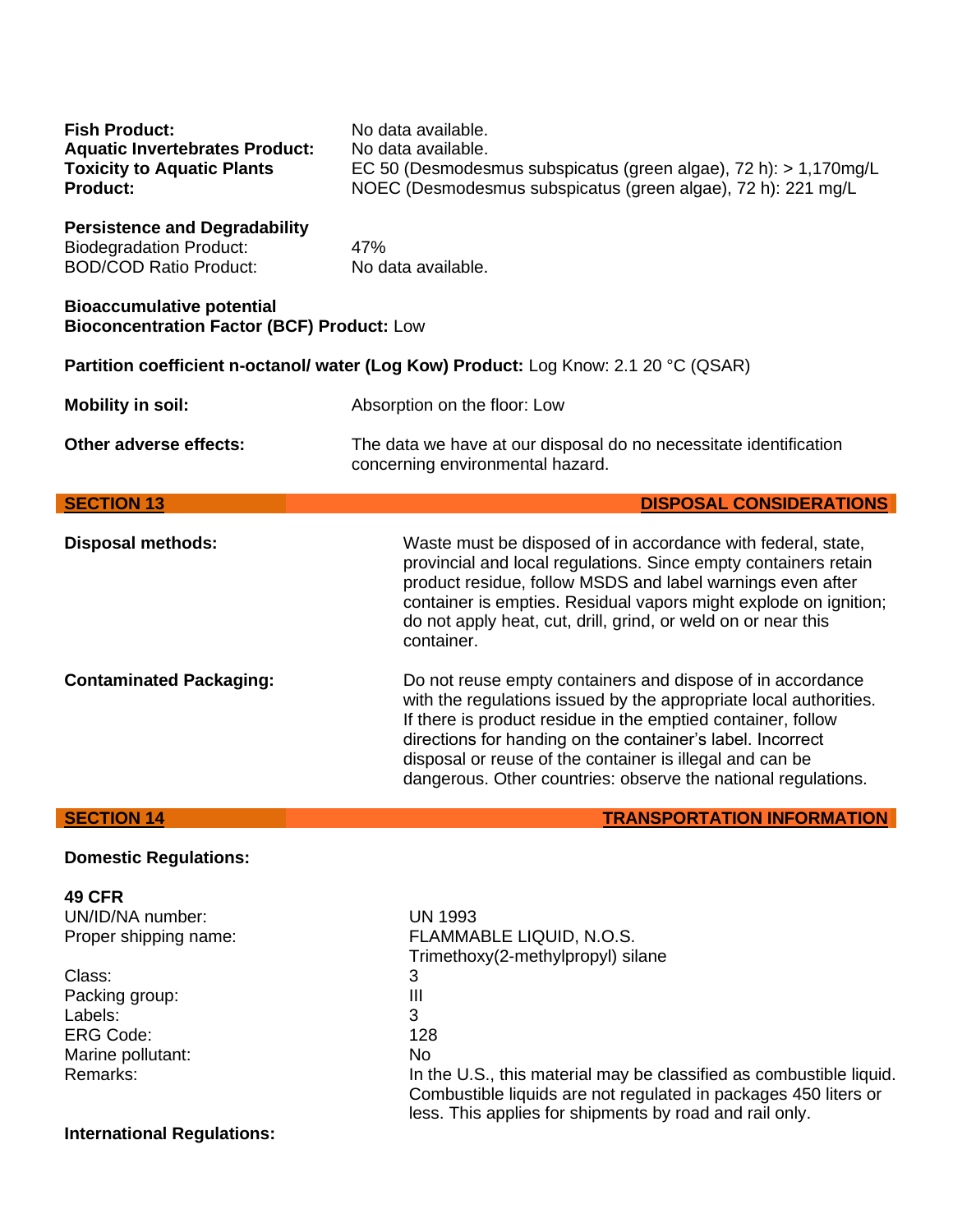| <b>IATA-DGR</b>                           |                                                               |
|-------------------------------------------|---------------------------------------------------------------|
| UN/ID No.                                 | <b>UN 1993</b>                                                |
| Proper shipping name:                     | FLAMMABLE LIQUID, N.O.S.<br>Trimethoxy(2-methylpropyl) silane |
| Class:                                    | 3                                                             |
| Packing group:                            | Ш                                                             |
| Labels:                                   | 3                                                             |
| Packing instruction (cargo aircraft):     | 366                                                           |
| Packing instruction (passenger aircraft): | 355                                                           |
| <b>IMDG-Code</b>                          |                                                               |
| UN number:                                | <b>UN 1993</b>                                                |
| Proper shipping name:                     | FLAMMABLE LIQUID, N.O.S.                                      |
|                                           | Trimethoxy(2-methylpropyl) silane                             |
| Class:                                    | 3                                                             |
| Packing group:                            | Ш                                                             |
| Labels:                                   | 3                                                             |
| EmS Code:                                 | $F-E$ , S-E                                                   |
| Marine pollutant:                         | No                                                            |

# **Transport in bulk according to Annex II of MARPOL 73/78and the IBC Code**

Not applicable for product as supplied.

### **Special precautions for user**

The transport classification(s) provided here are for informational purposes only, and solely based upon the properties of the unpackaged material as is described within this Safety Data Sheet. Transportation classifications may vary by mode of transportation, package sizes, and variations in regional or country regulations.

**SECTION 15 REGULATORY INFORMATION** 

**US Federal Regulations TSCA Section 12(b) Export Notification (40 CFR 707, Subpt. D)**

None present or none present in regulated quantities.

### **US. Toxic Substances Control Act (TSCA) section 5(a)(2) Final Significant New Use Rules (SNURs)(40 CFR 721, Subpt E)**

None present or none present in regulated quantities.

# **US. OSHA Specifically Regulated Substances (29 CFR 1910.1001-1050)**

None present or none present in regulated quantities.

# **CERCLA Hazardous Substance List (40 CFR 302.4)**

None present or none present in regulated quantities.

# **Superfund Amendments and Reauthorization Act of 1986 (SARA)**

### **Hazard categories**

Flammable (gases, aerosols, liquids, or solids), Skin Corrosion or Irritation, Specific target organ toxicity (single or repeated exposure)

### **SARA 302 Extremely Hazardous Substance**

None present or none present in regulated quantities.